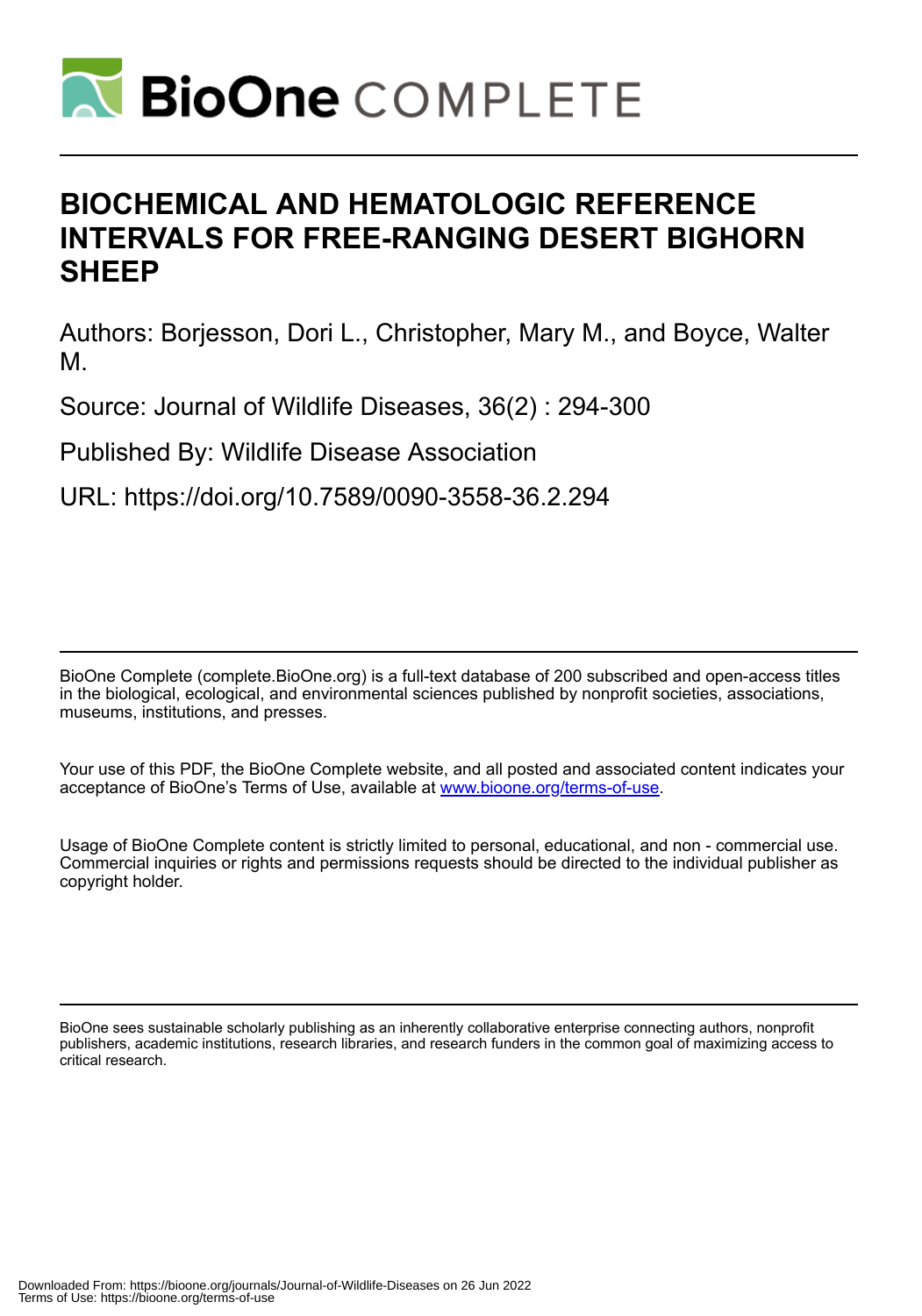## **BIOCHEMICAL AND HEMATOLOGIC REFERENCE INTERVALS FOR FREE-RANGING DESERT BIGHORN SHEEP**

### **Dori L. Borjesson,**<sup>1</sup> **Mary M. Christopher,**<sup>1</sup> **and Walter M. Boyce**1,2

<sup>1</sup> Department of Pathology, Microbiology, and Immunology, University of California, One Shields Ave., Davis, California 95616, USA

<sup>2</sup> Corresponding author (email: wmboyce@ucdavis.edu)

ABSTRACT: Over 200 clinically normal desert bighorn sheep (*Ovis canadensis*) from multiple geographic areas were sampled utilizing a uniform protocol. The goals of this study were to develop comprehensive reference intervals for hematologic and biochemical analytes using central 90th percentile nonparametric analyses. Adult female sheep had greater erythrocyte mass (hemoglobin and hematocrit) compared with adult male sheep. Young animals  $\leq 1$ -yr-old had greater erythrocyte mass (hemoglobin, hematocrit and red blood cell count), higher alkaline phosphatase activity, and lower serum protein and globulin concentrations compared with adult animals. Because of the large sample size, wide geographic range, and uniform sample and handling protocol in this study, these reference intervals should be robust and applicable to other free-ranging desert bighorn sheep populations.

*Key words:* Biochemistry, desert bighorn sheep, hematology, *Ovis canadensis,* reference intervals.

#### **INTRODUCTION**

The development of accurate hematologic and biochemical reference values for healthy, free-ranging wildlife populations is a difficult task, but an important one for providing baseline, screening, and diagnostic information with which to evaluate population health and disease. Ranges for physiologic parameters have been reported for both captive and free-ranging Rocky Mountain bighorn sheep and desert bighorn sheep (*Ovis canadensis*; Franzmann and Thorne, 1970; Woolf and Kradel, 1970; Franzmann, 1971a; Bunch et al., 1980; McDonald et al., 1981; Kock et al., 1987a,b), Stone sheep (*Ovis dalli stonei*; Franzmann, 1971b) and Dall sheep (*Ovis dalli dalli*; Foreyt et al., 1983). Limitations of previous studies included small sample size (frequently  $< 10$  or 20 individuals), evaluation of limited numbers of tests, multiple capture techniques and anesthetic protocols, and variations in sample handling, submission protocols, and laboratory techniques. Furthermore, no attempts have been made to define reference intervals for bighorn sheep. Data reported as means, standard deviations, and ranges, do not adequately address parameters that are not normally distributed, do not provide

usable reference values, and are not appropriate for all sample sizes.

In this study, samples were collected and analyzed from over 200 clinically normal desert bighorn sheep to provide comprehensive hematologic and biochemical reference intervals applicable to free-ranging desert bighorn sheep populations. Bighorn sheep were sampled from diverse geographic regions including the Chihuahuan, Sonoran, and Mojave ecosystems in the western USA. A uniform capture and sampling protocol was utilized without the use of anesthetic agents, and preanalytic variability was further minimized by prompt submission of samples to a single laboratory for complete hematologic and biochemical profiles.

#### **MATERIALS AND METHODS**

Desert bighorn sheep in southern California and New Mexico (USA) were captured via net gun in 1992 and 1993 (primarily September through December, with one capture in June of 1993). Animals were radiocollared and sampled as part of ongoing population health and demographic studies. Two hundred and ten animals were sampled from Carrizo Canyon, California (*n* = 21; 32°50′N, 116°11′W), San Ysidro Mountains, California (*n* = 23; 32°35'N,116°49'W), Vallecito Mountains, California (*n* = 12; 33°00′N, 116°07′W), Coyote Canyon, California  $(n = 10; 33^{\circ}21^{\prime}N,$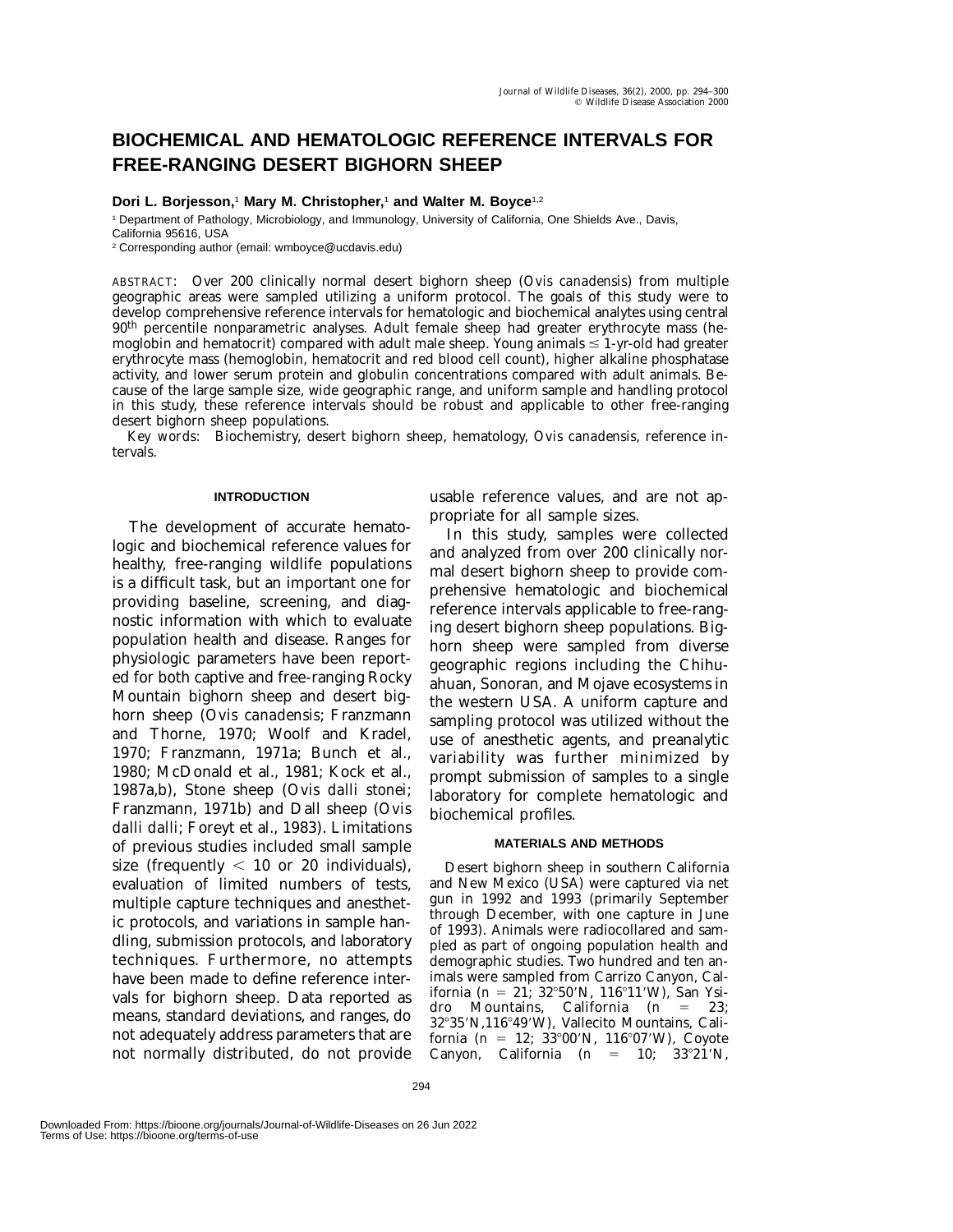11624W), Santa Rosa Mountains, California (*n* = 33; 33°20-32′N, 116°04-23′W), Eagle Mountains, California (*n* = 29; 33°44–54′N, 11529–45W), San Gorgonio Mountains, California (*n* = 19; 34°03′N, 116°44′W), San Jacinto Mountains, California ( $n = 9$ ; 33°40–53′N, 11635–54W), Old Dad/Kelso Peak, California (*n* = 23; 34°43-46'N, 115°44-49'W) San Andres Mountains, New Mexico (*n* = 11; 32°43'N, 106°33'W) and Redrock, New Mexico  $(n = 20; 32^{\circ}42'N, 108^{\circ}44'W)$ . The Redrock herd was maintained in a large enclosure and thus constituted an essentially free-ranging herd. Animals were aged at time of capture using standard tooth and horn growth measurement techniques (Geist, 1971).

Whole blood was collected via jugular venipuncture into tubes containing ethylenediaminetetraacetic acid (EDTA) and serum separator Vacutainer® tubes (Becton Dickinson, Rutherford, New Jersey, USA). Whole blood samples were gently mixed. Blood in serum separator tubes was allowed to clot for at least 30 min, and the tubes centrifuged within one hr to separate serum from the cells. Two thin blood smears were made for each animal and quickly air dried. Blood samples and smears were kept cool and transported to Consolidated Veterinary Diagnostics, Inc. (Sacramento, California, USA) for processing within 24 hr. Hematologic and biochemical analyses were completed within 48 hr.

Hematologic analysis was performed on EDTA whole blood with a Serano Baker 9000 automated cell-counting instrument (Biochemical Immunosystems, Allentown, Pennsylvania, USA). Red blood cell (RBC) count, white blood cell (WBC) count, hemoglobin (Hb) and mean cell volume (MCV) were directly measured, whereas hematocrit (Hct), mean cell hemoglobin (MCH) and mean cell hemoglobin concentration (MCHC) were calculated by the instrument. One hundred cell WBC differential counts were performed on Wright stained blood smears. Smears also were examined for estimation of platelet number (assessed as adequate or decreased) and morphologic evaluation of WBCs and RBCs.

Biochemical analyses were performed on serum utilizing a Hitachi 747-200 automated chemistry analyzer (Boehringer-Mannheim Corp., Indianapolis, Indiana, USA). Determinations included alkaline phosphatase (ALP), gamma-glutamyltransferase (GGT), lactate dehydrogenase (LDH), aspartate amino transferase (AST) and creatine kinase (CK) activities as well as total and direct bilirubin, blood urea nitrogen (BUN), creatinine, calcium, phosphorus, sodium, chloride, potassium, glucose, albumin and total protein concentrations. Indirect bilirubin concentration, globulin concentration, albumin/globulin ratio (A/G ratio) and BUN/creatinine ratio (B/C ratio) were automatically calculated by the analyzer.

All data were entered into a computerized database (EXCEL, Microsoft Office 95, Microsoft Corporation, Redmond, Washington, USA) and visually inspected for accuracy and outliers. Missing data points and extreme values were confirmed or corrected based on original laboratory reports. Individual data points were only deleted for clear cases of technical or transcription error (2 values). No true outliers were detected or deleted. Data were then imported into a statistical software program (SPSS, version 6.1 for Windows<sup>®</sup>, SPSS Inc., Chicago, Illinois, USA) where all statistical analyses were performed. Data were explored and basic statistics including mean, median, range, lowest and highest value, 95% confidence of the mean, standard deviation and measurements of normal distribution (i.e., skewness and kurtosis as well as stem and leaf plots) were obtained. Although many parameters appeared to have a normal distribution, no assumption of normality was made and nonparametric statistical analyses using the central 90<sup>th</sup> percentile were utilized to determine reference intervals for all parameters (Solberg, 1999). *T*-tests for independent samples were used to compare means and to evaluate significant differences attributable to gender and age for all measured analytes. Calculated *P* values  $\leq 0.05$  were considered statistically significant. For parameters that showed statistical variation attributable to age or gender, separate reference intervals were calculated. These intervals were only reported when deemed biologically significant. Additionally, as very few juvenile sheep were sampled, the range of values obtained, rather than a reference interval, was reported for variables in which a statistically significant difference from adult values was noted.

#### **RESULTS**

Full hematologic profiles were completed on 207 animals. Reference intervals and the median value for hematologic data were summarized (Table 1). Platelets were adequate in all samples. No qualitative RBC abnormalities were noted. Juvenile animals had a significantly higher RBC mass than adults as evidenced by significantly higher RBC count  $(P = 0.002)$ , Hct  $(P = 0.038)$  and Hb concentration  $(P =$ 0.05). Adult females, like young animals, had a higher RBC mass as evidenced by a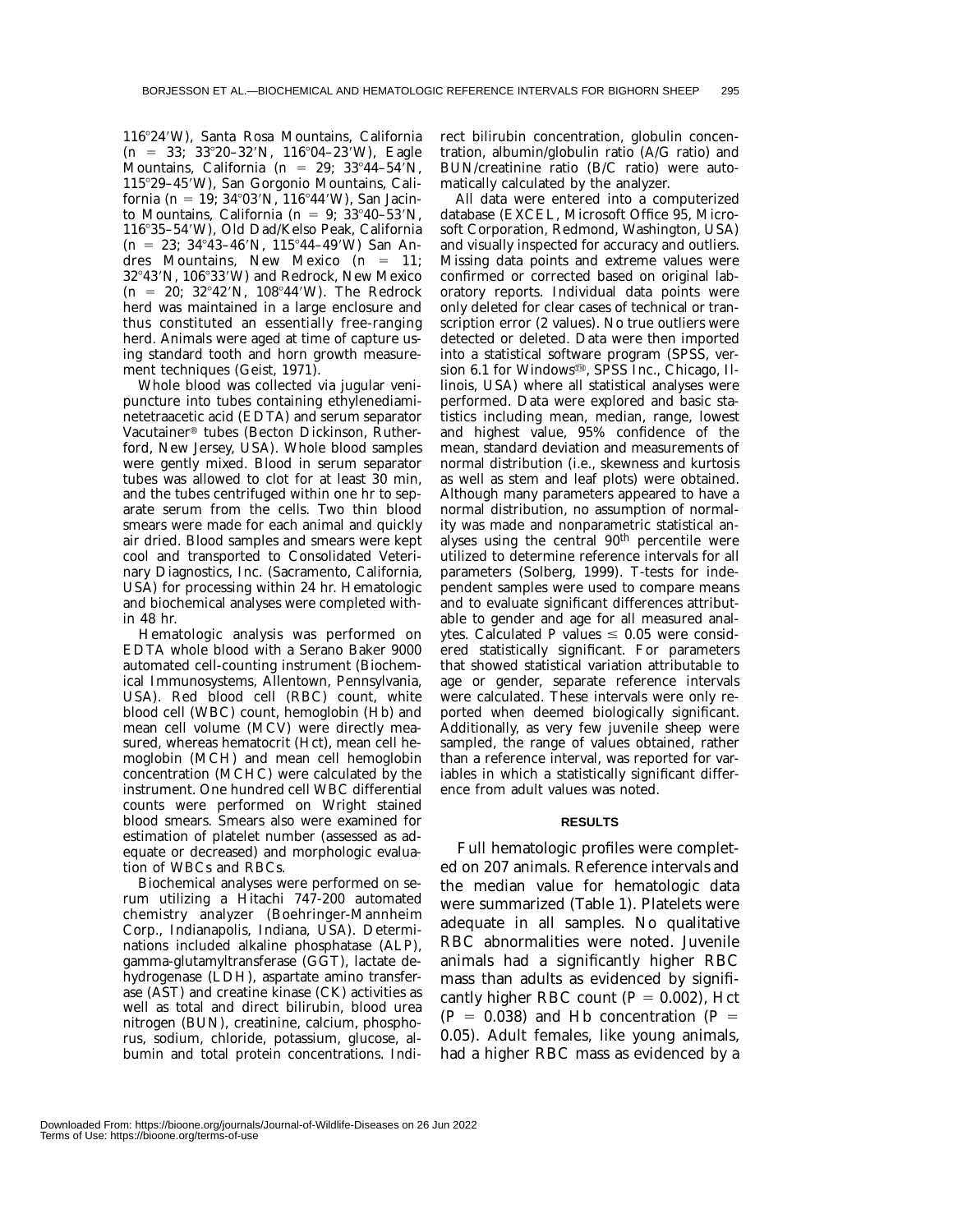| Variable                   | $\boldsymbol{n}$ | Reference<br>interval <sup>a,b</sup> | Median   |
|----------------------------|------------------|--------------------------------------|----------|
| Hematocrit (%)             |                  |                                      |          |
| Females                    | 159              | $44.3 - 56.2$                        | 50       |
| Males                      | 43               | $33.2 - 56.3$                        | 46       |
| Young                      | 15               | $43.6 - 59.2$                        | 53       |
| RBC $(\times 10^6/\mu l)$  |                  |                                      |          |
| <b>Adults</b>              | 192              | 10.54-14.31                          | 12       |
| Young                      | 15               | 11.30-17.20                          | 14       |
| Hemoglobin (g/dl)          |                  |                                      |          |
| Females                    | 159              | $14.4 - 18.2$                        | 16       |
| <b>Males</b>               | 43               | $10.8 - 17.6$                        | 15       |
| Young                      | 15               | $14.4 - 19.3$                        | 17       |
| MCV (fl)                   | 207              | $35.3 - 43.7$                        | 40       |
| $MCH$ (pg)                 | 207              | $11.3 - 14.1$                        | 12.8     |
| $MCHC$ (g/dl)              | 207              | $30.3 - 34.3$                        | 31.9     |
| $WBC$ (/ul)                | 207              | 3,500-15,400                         | 7,100    |
| Neutrophils $(\mu)$        | 207              | 250-9,700                            | 2,506    |
| Lymphocytes $($ / $\mu$ l) | 207              | 1,200-6,900                          | 3,650    |
| Eosinophils $($ / $\mu$ l) | 207              | $0 - 2,500$                          | 406      |
| Monocytes $(\mu l)$        | 207              | $0 - 600$                            | 114      |
| Basophils $($ / $\mu$ l)   | 207              | $0 - 70$                             | $\bf{0}$ |

TABLE 1. Reference intervals and median value for hematologic parameters for free-ranging desert bighorn sheep.

<sup>a</sup> Reference intervals calculated with nonparametric analysis using the central 90<sup>th</sup> percentile.

<sup>b</sup> Range of values (minimum to maximum) are reported for the young sub-class rather than true reference intervals due to the low number of animals included in the sample.

significantly higher Hct  $(P = 0.001)$  and Hb concentration  $(P = 0.001)$  than male animals. To assure that these differences were real and not confounded by young animals in the gender analysis, the *t*-test was repeated excluding young animals; the results were the same. Small but statistically significant differences in RBC indices (MCH, MCHC and MCV) were also noted. Based on these results, separate reference intervals for Hct and Hb concentration were reported for ewes and separate reference intervals for Hct, Hb concentration and RBC count were reported for young animals (Table 1).

Full biochemical profiles were completed on 200 animals. Reference intervals and the median value for biochemical data were summarized (Table 2). Of the 200 samples, 47 were from males and 153 were from females. Males had significantly high-

er ALP activity  $(P = 0.0001)$  and BUN  $(P)$  $= 0.02$ ) and glucose ( $P = 0.02$ ) concentrations, and significantly lower sodium  $(P =$  $(0.007)$  and chloride  $(P = 0.02)$  concentrations than ewes. These results were not influenced by removal of young animals from the analyses. Although separate reference intervals initially were calculated based on gender, the intervals overlapped appreciably so that separate reference intervals for these variables were not reported. Of the 200 samples, 16 were from animals  $\leq 1$  yr of age and 184 were from adults  $> 1$  yr of age. Young animals had significantly higher ALP  $(P = 0.000)$  and LDH  $(P = 0.01)$  activities compared with adults. Young animals also had lower total protein concentration  $(P = 0.01)$  attributable to lower globulin concentration  $(P =$ 0.007), which led to a higher A/G ratio (*P*  $= 0.006$ .

#### **DISCUSSION**

In the present study we determined comprehensive reference intervals for a wide range of biochemical and hematologic parameters in free-ranging desert bighorn sheep. Additionally, reference values were partitioned into sub-classes for gender and age when both statistical significance and the magnitude of the differences supported separate intervals.

Reference intervals can be calculated using parametric and nonparametric methods. Nonparametric analysis utilizing the central 90th percentile to define the reference interval was chosen in this study to avoid making assumptions regarding the distribution pattern of each parameter (Solberg, 1999). Parametric analysis (calculated as the mean  $\pm$  2 SD) with clear, normally distributed parameters resulted in nearly identical intervals to those reported. Nonparametric analysis conventionally defines a reference interval as the central 95th percentile, that is 2.5% of the tails are cut off at either end of the interval. However, due to the large number of animals sampled, reference intervals calculated in this manner were judged to be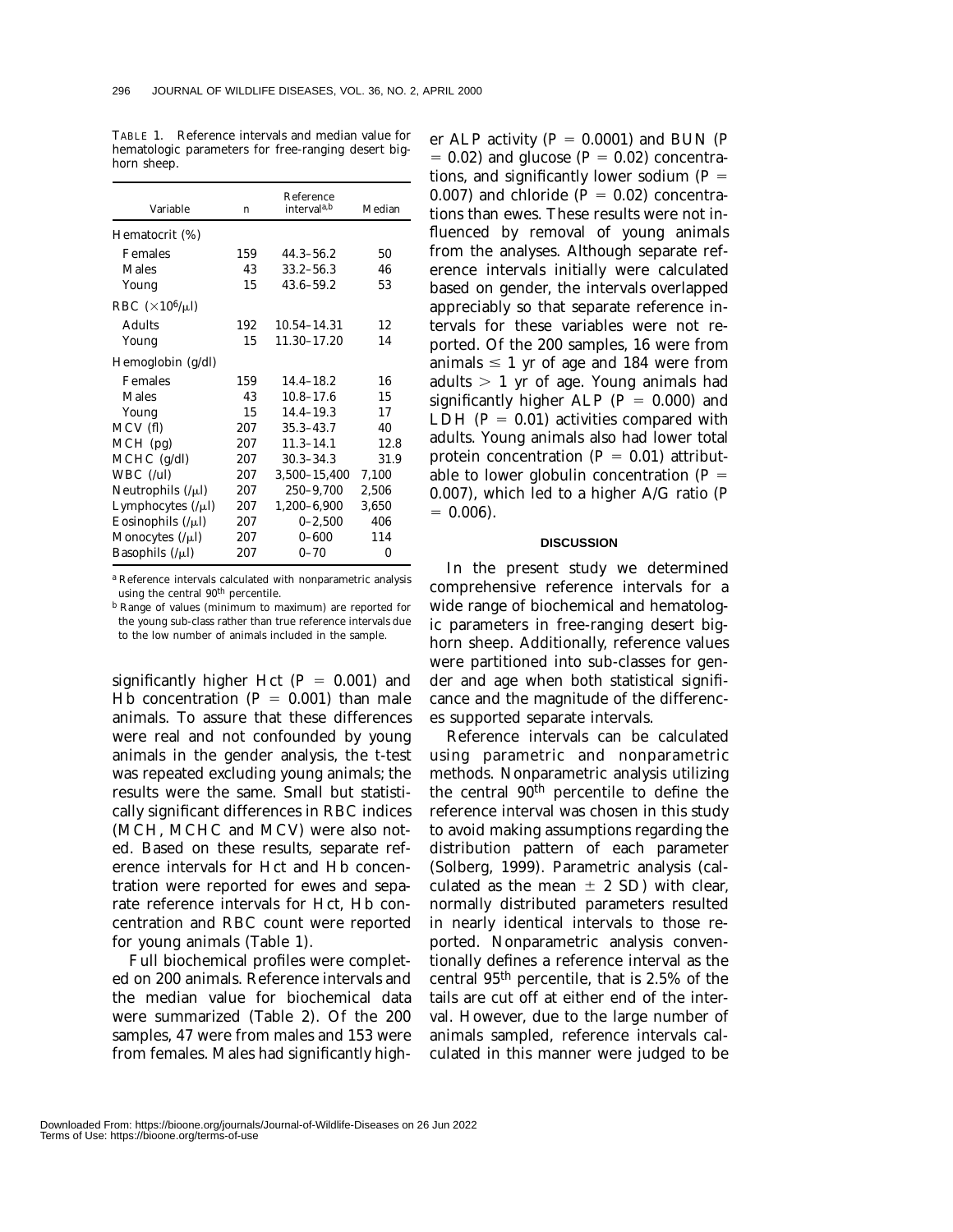| Variable                             | n   | Reference interval <sup>a,b</sup> | Median   |
|--------------------------------------|-----|-----------------------------------|----------|
| Alkaline Phosphatase (IU/L)          |     |                                   |          |
| Adult                                | 184 | $73 - 575$                        | 166      |
| Young                                | 16  | 184-627                           | 411      |
| $\gamma$ Glutamyl-transferase (IU/L) | 200 | $20 - 130$                        | 36       |
| Lactate Dehydrogenase (IU/L)         | 200 | 409-788                           | 534      |
| Aspartate aminotransferase (IU/L)    | 200 | 78-312                            | 137      |
| Creatine Kinase (IU/L)               | 200 | $175 - 2,300$                     | 392      |
| Blood Urea Nitrogen (mg/dl)          | 200 | $5 - 28$                          | 14       |
| Creatinine (mg/dl)                   | 200 | $1.6 - 2.6$                       | 2        |
| <b>BUN/Creatinine ratio</b>          | 200 | $2.5 - 14.8$                      | 7        |
| Glucose (mg/dl)                      | 200 | $95 - 185$                        | 151      |
| Total Bilirubin (mg/dl)              | 200 | $0.0 - 0.1$                       | 0.1      |
| Direct Bilirubin (mg/dl)             | 200 | $0.0 - 0.0$                       | $\bf{0}$ |
| Indirect Bilirubin (mg/dl)           | 200 | $0.0 - 0.1$                       | 0.1      |
| Total Protein (g/dl)                 |     |                                   |          |
| Adult                                | 184 | $6.0 - 9.3$                       | 7.4      |
| Young                                | 16  | $6.0 - 7.8$                       | 6.8      |
| Albumin                              | 200 | $2.8 - 3.7$                       | 3.3      |
| Globulin (g/dl)                      |     |                                   |          |
| <b>Adults</b>                        | 184 | $2.8 - 6.1$                       | 4.0      |
| Young                                | 16  | $2.7 - 4.2$                       | 3.4      |
| Albumin/Globulin ratio               |     |                                   |          |
| <b>Adults</b>                        | 184 | $0.5 - 1.2$                       | 0.9      |
| Young                                | 16  | $0.8 - 1.3$                       | 1.0      |
| Calcium (mg/dl)                      | 200 | $9.3 - 11.5$                      | 10.3     |
| Phosphorus (mg/dl)                   | 200 | $4.0 - 9.3$                       | 6.5      |
| Sodium (mmol/L)                      | 200 | 145-160                           | 153      |
| Chloride (mmol/L)                    | 200 | 89-107                            | 99       |
| Potassium (mmol/L)                   | 200 | $3.8 - 6.3$                       | 4.7      |

TABLE 2. Reference intervals and median value for biochemical parameters for free-ranging desert bighorn sheep.

<sup>a</sup> Reference intervals calculated with nonparametric analysis using the central 90<sup>th</sup> percentile.

<sup>b</sup> Range of values (minimum to maximum) are reported for the young sub-class rather than true reference intervals due to the low number of animals included in the sample.

too wide for a number of parameters. This was especially true with hematologic data, where long, narrow tails of data with no clear outliers were frequently found. For parameters maintained within narrow physiologic ranges, no clinically relevant (or statistically significant) differences were noted between intervals calculated with the 90<sup>th</sup> and 95<sup>th</sup> percentiles. For parameters such as leukocyte counts and WBC differentials, which commonly show greater biologic and analytic variation, intervals calculated using the 90<sup>th</sup> percentile provided tighter reference intervals (Solberg, 1999). Overall, it was determined that the central 90<sup>th</sup> percentile strengthened the clinical utility of the reference intervals.

Variation in physiologic values due to age and gender were assessed. Seasonal variation, which may also be significant with certain parameters, was not examined because most captures occurred in the fall when lambing was complete and temperatures were amenable to capture. Separate reference intervals for age class or gender were created only when the statistical difference noted was deemed to be of a magnitude translating into biologic or clinical significance. For example, sodium, chloride, BUN and RBC indices had narrow reference intervals, probably due to strict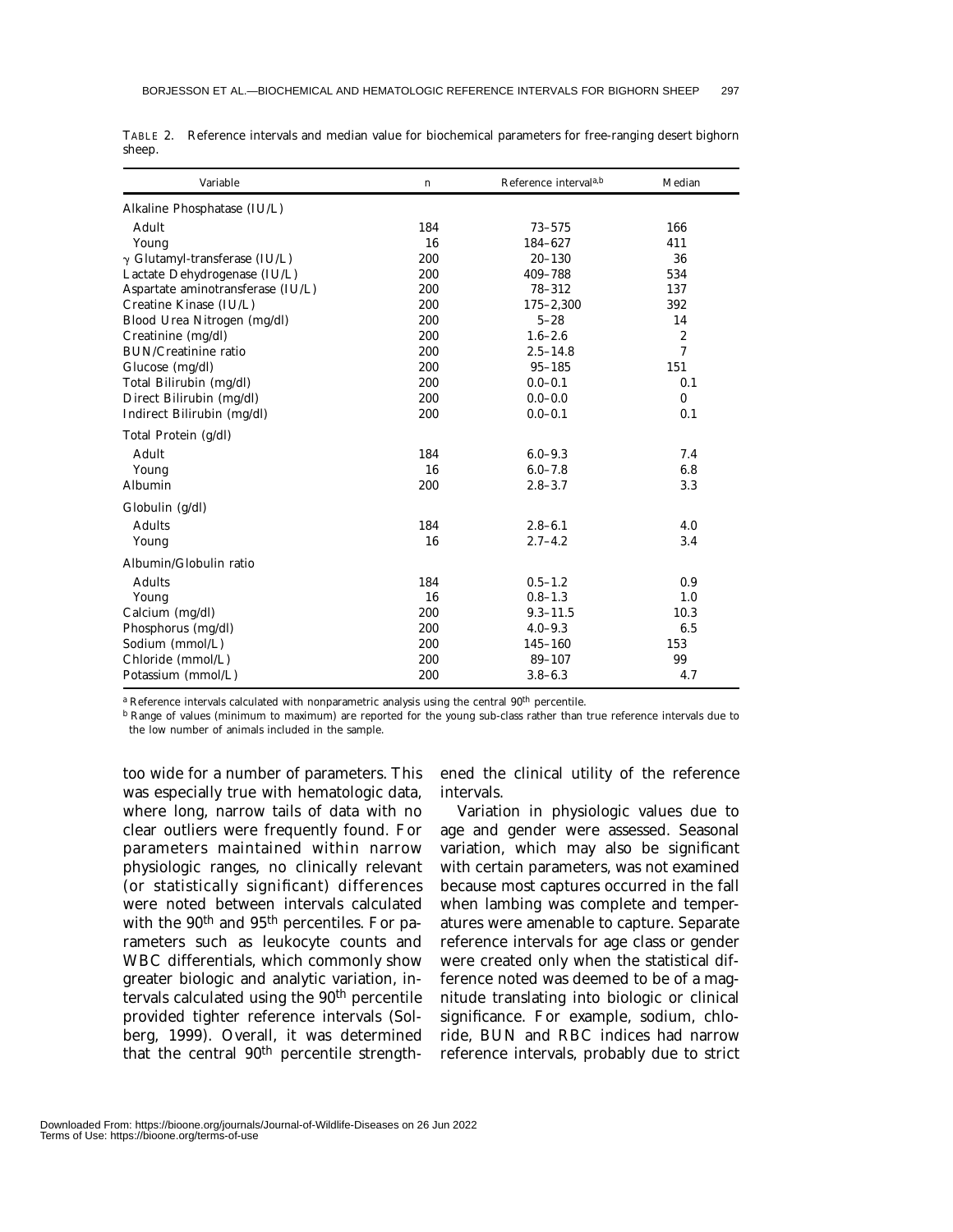physiologic controls (Duncan et al., 1994). Therefore, small changes (e.g., 152 versus 154 mEq/L sodium) were statistically significant  $(P = 0.007)$ ; however, this difference was minimal in light of analytical precision and intraindividual variation for sodium. As such, separate reference intervals for males and females were not created. Conversely, a few variables such as glucose concentration and ALP activity had wide reference intervals. Glucose concentration is readily altered with stress and excitement due to catecholamine release. Also, ALP has multiple isoenzymes and a wide reference range in domestic ruminants rendering it an insensitive clinical indicator of disease (Duncan et al., 1994). As such, gender-based reference intervals examined for these variables overlapped extensively. Due to the low number of juvenile animals sampled during this study, we reported the range of values obtained for variables where significant differences were noted rather than reference intervals. Data obtained on these young animals was not likely to be as robust as data obtained with the larger number of adult sheep. However, trends were noted, and additional sampling of juvenile animals in the future may help to substantiate or refute these trends.

In this study, desert bighorn sheep generally had greater RBC mass compared with domestic sheep (Jain, 1986). This was evidenced by a higher Hct (39–58% versus 27–45%) and Hb concentration (12.4–18.2 mg/dl versus 9.0–15.0 mg/dl). Also, female bighorn sheep and juvenile bighorn sheep had a higher RBC mass than adult male bighorn sheep. Higher RBC mass was also noted for young bighorn sheep, 0–2 yr of age, in a previous study (Kock et al., 1987a). Differences in RBC mass may be attributable to stress (splenic contraction), hormonal influences, hydration status, dietary differences, or adaptations to a desert environment.

Desert bighorn sheep also had a wider reference interval for the total WBC count compared with domestic sheep (Jain,

1986). Compared to domestic ruminants, low values for total WBC count were attributable primarily to lower numbers of neutrophils and, to a lesser extent, lymphocytes. Stress induced corticosteroid or epinephrine release may result in alterations in the WBC count and white cell differential resulting in a neutrophilia and lymphopenia, or a neutrophilia and lymphocytosis, respectively. For free-ranging desert bighorn sheep sampled by Kock et al. (1987a), the median WBC count was  $6,800$  cells/ $\mu$ l, comparing favorably to the median reported in this study of 7,100  $\text{cells/}\mu\text{l}$ . However differential cell counts were not reported in the previous study (Kock et al., 1987a). The reference interval for absolute numbers of eosinophils was higher than that noted for many domestic species but comparable to many wildlife species  $(0-2,500 \text{ cells/}\mu l \text{ compared to } 0-$ 1,000 cells/ $\mu$ l in domestic sheep; Jain, 1986). Frequently, free-ranging wildlife species have increased peripheral eosinophil counts secondary to an increased endo- or ectoparasitic burden. Eosinophil counts typically increase with long term, intimate contact between parasite and host (i.e., lungworms, heartworms and larval migration; Jain, 1986).

Increased ALP activity in young bighorn sheep is consistent with an increase in activity of the bone isoenzyme (Kaneko et al., 1997). This trend has been noted in previous studies with free-ranging bighorn sheep (Kock et al., 1987a), as well as with young animals in numerous other species (Kaneko et al., 1997). Similarly, in young animals protein concentrations are low compared with adult levels because of a lower globulin concentration. Previous studies documented a similar finding with protein concentration in young bighorn sheep (Kock et al., 1987a). This may be related to a developing immune system with lower concentrations of immunoglobulins (Kaneko et al., 1997). The A/G ratio is increased because globulin concentration is low but a comparable albumin concentration is maintained.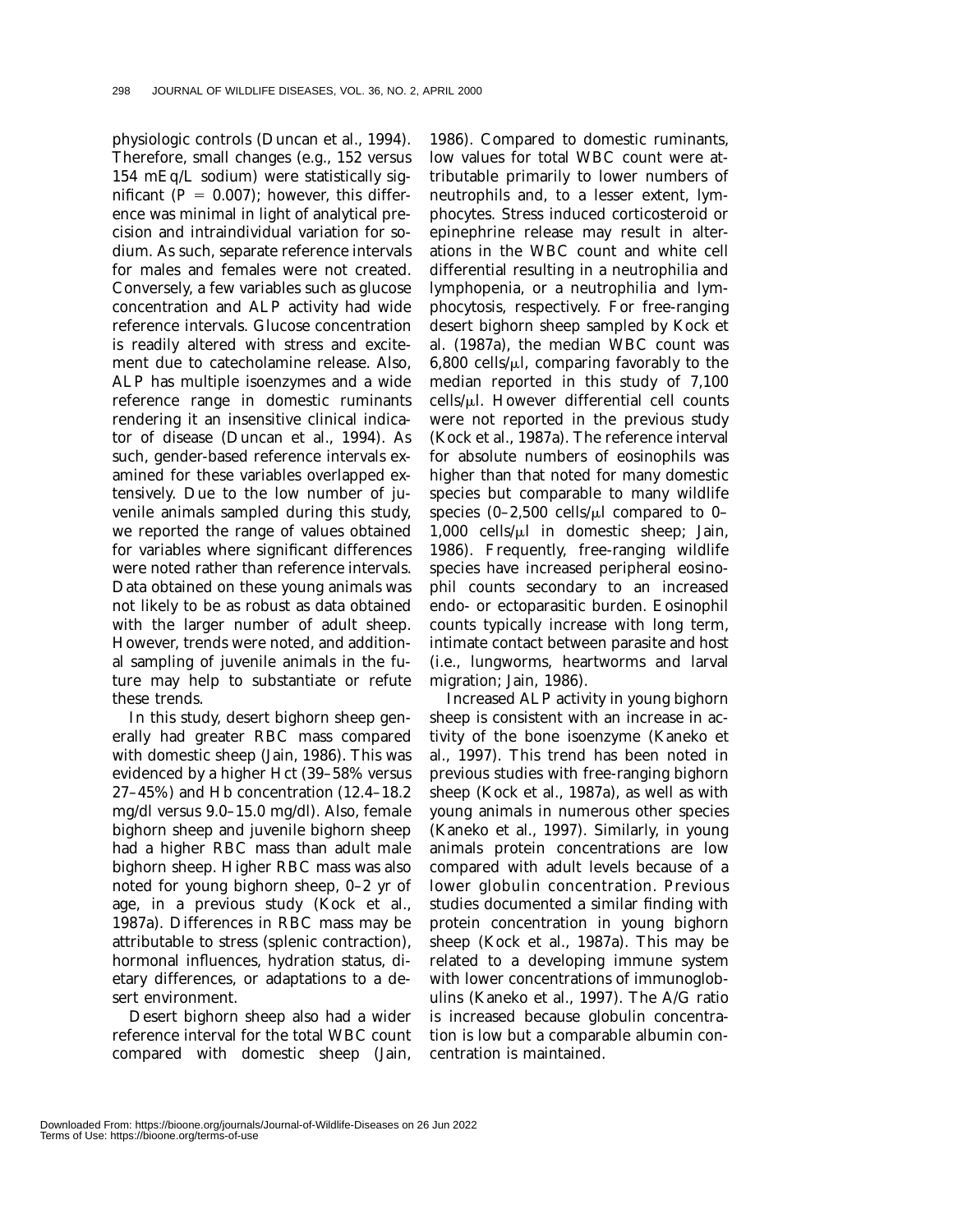Desert bighorn sheep had wider reference intervals for CK, LDH, AST and GGT activities as well as glucose concentration compared to domestic ruminants (Jain, 1986). Wider ranges were secondary to an increase in the upper limit of the interval. Glucose and muscle and liver associated enzymes are often acutely elevated secondary to capture stress with associated myopathy and hypoxia (Bartsch et al., 1977; Spraker, 1982). Reference values for these variables are comparable to ranges previously reported in bighorn sheep after capture with a net gun (Kock et al., 1987a). The range for BUN concentration is lower than that noted for domestic sheep (5–28 mg/dl versus 19–37 in domestic sheep; Jain, 1986). This difference is likely attributable to variation in dietary protein content with a lower protein diet and therefore lower blood nitrogen levels in free-ranging bighorn sheep. This finding is in agreement with a previous study in which low BUN concentration was found in older bighorn rams (Kock et al., 1987a). Higher creatinine and sodium concentrations are likely related to hydration status and desert adaptation.

In summary, in this study a large number of clinically healthy bighorn sheep were captured and sampled utilizing a uniform protocol for both capture and sample handling, collection, and analysis. The sheep originated from multiple geographic regions and both adults and juveniles were represented. As such, the data collected should be robust and referable to other desert bighorn sheep populations.

#### **ACKNOWLEDGMENTS**

This study was partially funded by the California Department of Fish and Game and the New Mexico Department of Game and Fish. We thank all those who helped with sheep capture and sample collection, with a special thanks to G. Lee for her expert technical assistance.

#### **LITERATURE CITED**

BARTSCH, R. C., E. E. MCCONNELL, G. D. IMES. AND J. M. SCHMIDT. 1977. A review of exertional rhabdomyolysis in wild and domestic animals and man. Veterinary Pathology 14: 314–324.

- BUNCH, T. D., J. W. BATES, P. M. WEBB, AND E. L. SMITH. 1980. Baseline physiologic values in the desert bighorn (*Ovis canadensis mexicana* and *Ovis canadensis nelsoni*). Desert Bighorn Council Transactions 24: 46–49.
- DUNCAN, J. R., K. W. PRASSE, AND E. A. MAHAFFEY. 1994. Veterinary laboratory medicine: clinical pathology. Iowa State University Press, Ames, Iowa, 300 pp.
- FOREYT, W. J., T. C. SMITH, J. F. EVERMANN, AND W. E. HEIMER. 1983. Hematologic, serum chemistry and serologic values of Dall's sheep (*Ovis dalli dalli*) in Alaska. Journal of Wildlife Diseases 19: 136–139.
- FRANZMANN, A. W., AND E. T. THORNE. 1970. Physiologic values in wild bighorn sheep (*Ovis canadensis canadensis*) at capture, after handling and after captivity. Journal of the American Veterinary Medical Association 157: 647–649.
- . 1971a. Comparative physiologic values in captive and wild bighorn sheep. Journal of Wildlife Diseases 7: 105–107.
- . 1971b. Physiologic values of Stone sheep. Journal of Wildlife Diseases 7: 139–141.
- GEIST, V. 1971. Mountain sheep; a study in behavior and evolution. University of Chicago Press, Chicago, Illinois, 383 pp.
- JAIN, N. C. 1986. Schalm's Veterinary Hematology, 4th Edition. Lea and Febiger, Philadelphia, Pennsylvania, 1221 pp.
- KANEKO, J. J., J. W. HARVEY, AND M. L. BRUSS. 1997. Clinical biochemistry of domestic animals, 5th Edition. Academic Press, San Diego, California, 932 pp.
- KOCK, M. D., D. A. JESSUP, R. K. CLARK, AND C. E. FRANTI. 1987a. Effects of capture on biological parameters in free-ranging bighorn sheep (*Ovis canadensis*): Evaluation of drop-net, drive-net, chemical immobilization and the net-gun. Journal of Wildlife Diseases 23: 641–651.
- , R. K. CLARK, C. E. FRANTI, D. A. JESSUP, AND J. D. WEHAUSEN. 1987b. Effects of capture on biological parameters in free-ranging bighorn sheep (*Ovis canadensis*): evaluation of normal, stressed and mortality outcomes and documentation of postcapture survival. Journal of Wildlife Diseases 23: 652–662.
- MCDONALD, S. E., S. R. PAUL, AND T. D. BUNCH. 1981. Physiologic and hematologic values in Nelson desert bighorn sheep. Journal of Wildlife Diseases 17: 131–134.
- SOLBERG, E. H. 1999. Chemometrics, statistical treatment of reference intervals. *In* Tietz textbook of clinical chemistry, 3rd Edition, Burtiss, C. A. and E. R. Ashwood (eds.). W. B. Saunders, Philadelphia, Pennsylvania, pp. 336–356.
- SPRAKER, T. R. 1982. An overview of the pathophysiology of capture myopathy and related condi-